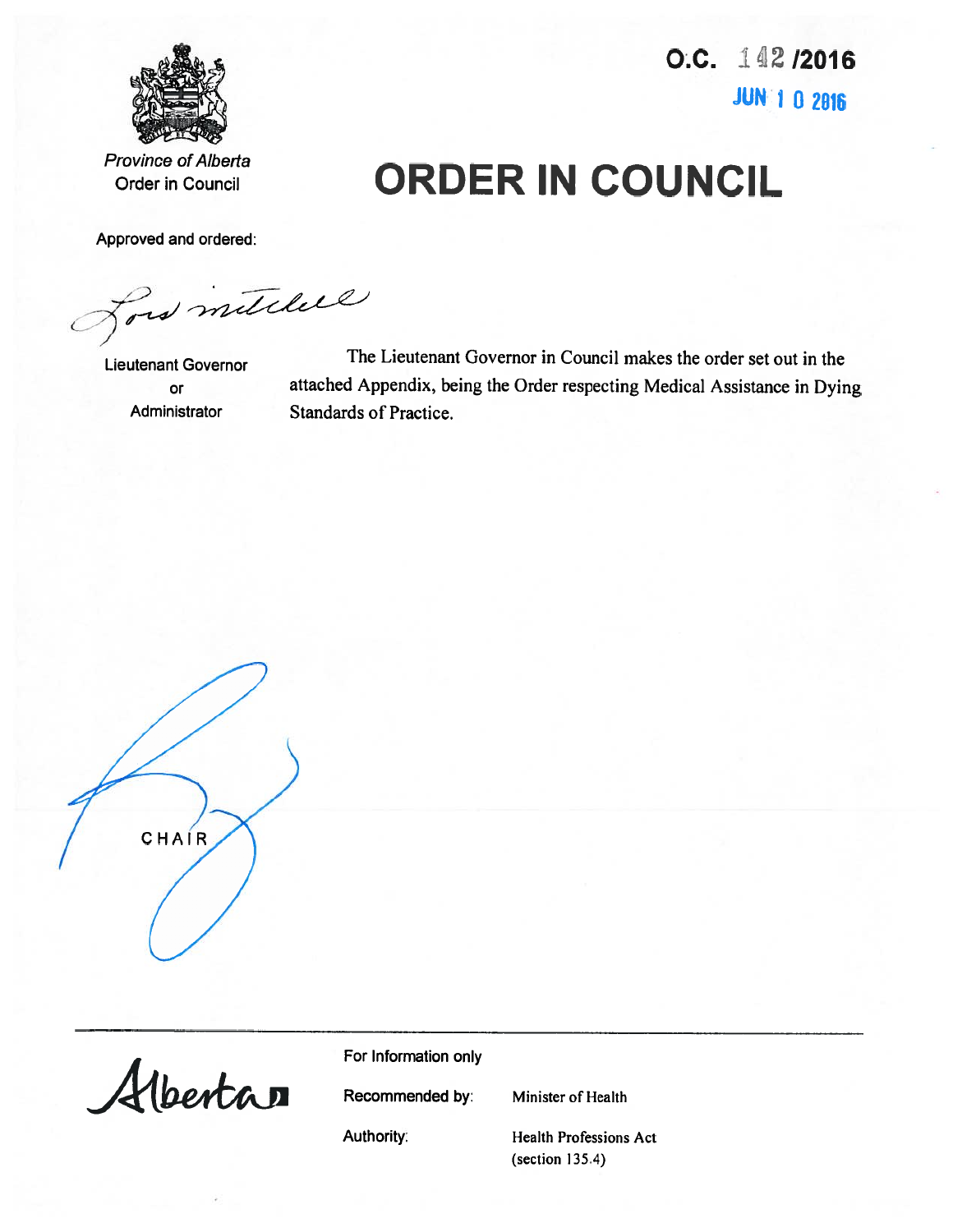## **APPENDIX**

## **Order respecting Medical Assistance in Dying Standards of Practice**

The Lieutenant Governor in Council, on the recommendation of the Minister of Health, amends the standards of practice entitled "Medical Assistance in Dying", adopted by the council of the College of Physicians and Surgeons of Alberta on May 27, 2016 by adding the following after section (2):

- (2.1) Before a regulated member provides a patient with medical assistance in dying, the regulated member must
	- (a) be of the opinion that the patient
		- i. is eligible, or but for any applicable minimum period of residence or waiting period, would be eligible for health services funded by a federal, provincial or territorial government in Canada,
		- ii. is at least 18 years of age,
		- iii. is capable of making decisions with respect to their health,
		- iv. has a grievous and irremediable medical condition that causes enduring suffering that is intolerable to the patient in the circumstances of their condition and that cannot be relieved under conditions that the patient considers acceptable,
		- v. has made a voluntary request for medical assistance in dying that, in particular, was not made as a result of external pressure, and
		- vi. gives informed consent to receive medical assistance in dying,
	- (b) ensure that the patient's request for medical assistance in dying was made in writing and was signed and dated by the patient or by another person on their behalf under section  $(2.2)$ ,
	- (c) be satisfied that the request was signed and dated by the patient or by another person on the patient's behalf before two independent witnesses who then also signed and dated the request,
	- (d) ensure that the patient has been informed that they may, at any time and in any manner, withdraw their request,
	- (e) ensure that another regulated member, or an individual who has a similar status under similar legislation in another Canadian jurisdiction, has provided a written opinion confirming that the patient meets all of the criteria set out in clause (a),
	- (f) be satisfied that they and the other individual referred to in clause (e) are independent,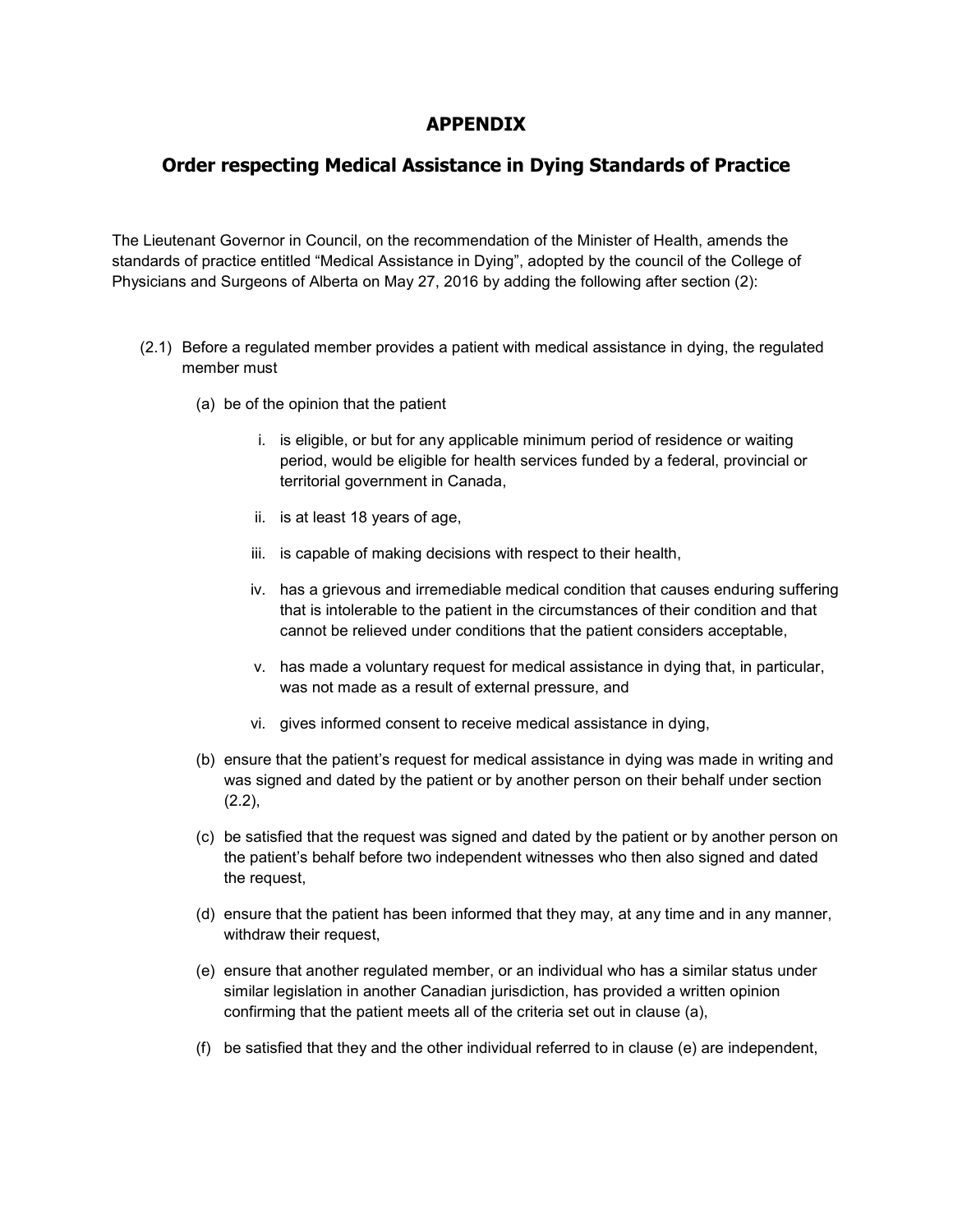- (g) immediately before providing the medical assistance in dying, give the patient an opportunity to withdraw their request and ensure that the patient gives express consent to receive medical assistance in dying, and
- (h) if the patient has difficulty communicating, take all necessary measures to provide a reliable means by which the patient may understand the information that is provided to them and communicate their decision.
- (2.2) If the patient requesting medical assistance in dying is unable to sign and date the request, another person who is at least 18 years of age and who understands the nature of the request for medical assistance in dying may sign and date the request in the patient's presence, on the patient's behalf and under the patient's express direction.
- (2.3) Any person who is at least 18 years of age and who understands the nature of the request for medical assistance in dying may act as an independent witness, except if they
	- (a) know or believe that they are a beneficiary under the will of the patient making the request, or a recipient, in any other way, of a financial or other material benefit resulting from the patient's death,
	- (b) are an owner or operator of any health care facility at which the patient making the request is being treated or any facility in which the patient resides,
	- (c) are directly involved in providing health care services to the patient making the request, or
	- (d) directly provide personal care to the patient making the request.
- (2.4) The regulated member providing medical assistance in dying and the regulated member or other individual who provides the opinion referred to in section ( 2.1)(e) are independent if they
	- (a) are not a mentor to the other regulated member or individual, or responsible for supervising the other's work,
	- (b) do not know or believe that they are a beneficiary under the will of the patient making the request, or a recipient, in any other way, of a financial or other material benefit resulting from the patient's death, other than standard compensation for their services relating to the request, or
	- (c) do not know or believe that they are connected to the other regulated member or individual, or to the patient making the request, in any other way that would affect their objectivity.
- (2.5) Medical assistance in dying must be provided with reasonable knowledge, care and skill and in accordance with any applicable enactment, rules or standards.
- (2.6) The regulated member who, in providing medical assistance in dying, prescribes or obtains a drug for that purpose must, before any pharmacist dispenses the drug, inform the pharmacist that the drug is intended for that purpose.
- (3) A regulated member who receives an inquiry from a patient with respect to medical assistance in dying must ensure that contact information for the Alberta Health Services medical assistance in dying care coordination service is provided to the patient, or to another person identified by the patient, without delay.